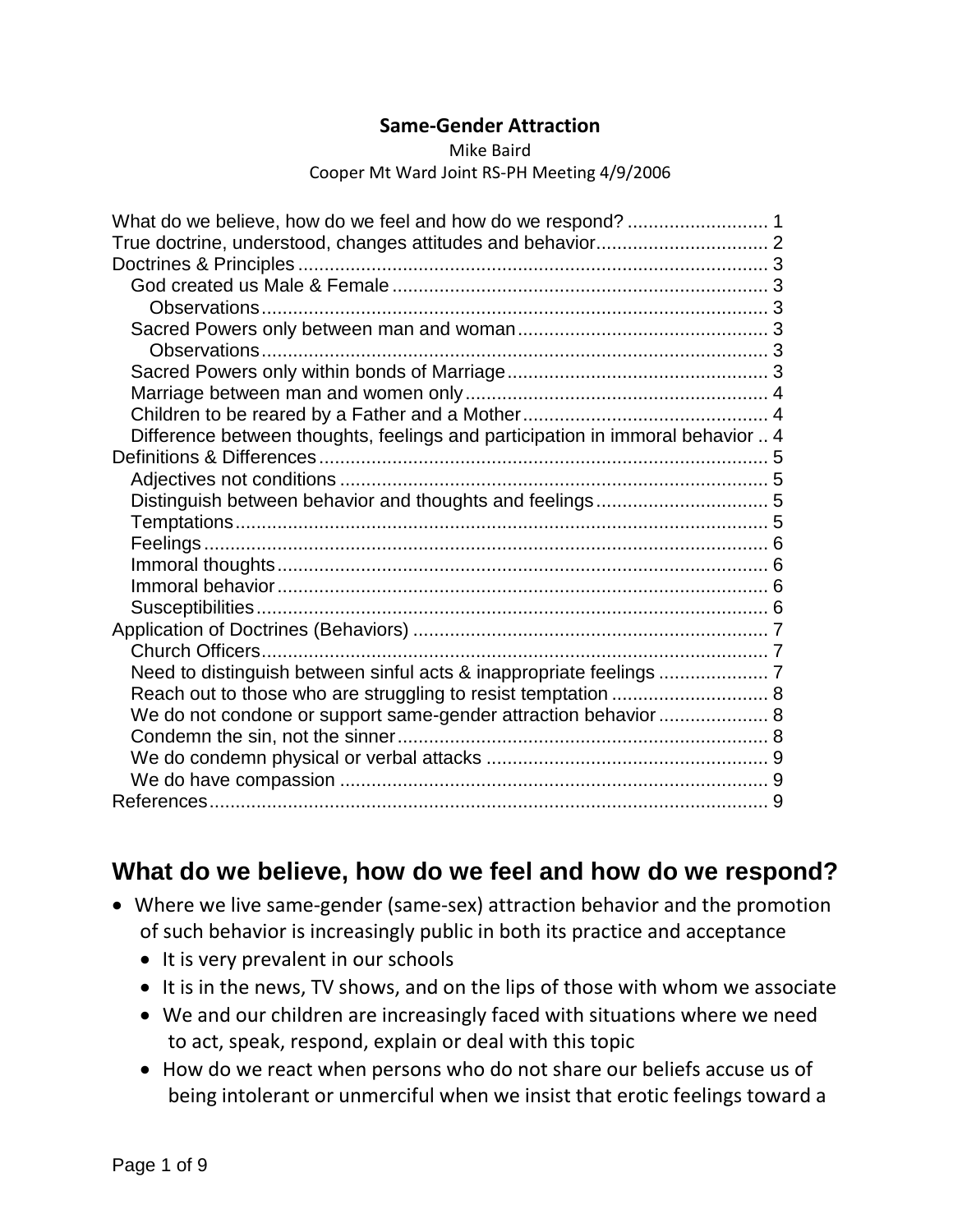person of the same sex are irregular and that any sexual behavior of that nature is sinful?

- We cannot ignore this issue even if it is not a "comfortable" subject for many of us
- Some of us face the confusion and pain that result when a man or a woman engages in sexual behavior with a person of the same sex, or even when a person has erotic feelings that could lead toward such behavior
- We must clearly understand what it is we believe, why we believe it, so we may know how to properly behave and respond when confronted with this issue
- We have a responsibility to teach:
	- Dallin H Oaks

"Church leaders and members cannot avoid their responsibility to teach correct principles and righteous behavior (on all subjects), even if this causes discomfort to some." ("Same-Gender Attraction," Ensign, Oct. 1995, 7)

- We must clearly teach our children
	- They *will* be bombarded with the teachings and behaviors of the world in this matter

## <span id="page-1-0"></span>**True doctrine, understood, changes attitudes and behavior**

• Boyd K Packer

"The study of the doctrines of the gospel will improve behavior quicker than a study of behavior will improve behavior. Preoccupation with unworthy behavior can lead to unworthy behavior. That is why we stress so forcefully the study of the doctrines of the gospel." ("Little Children," Ensign, Nov. 1986, 16)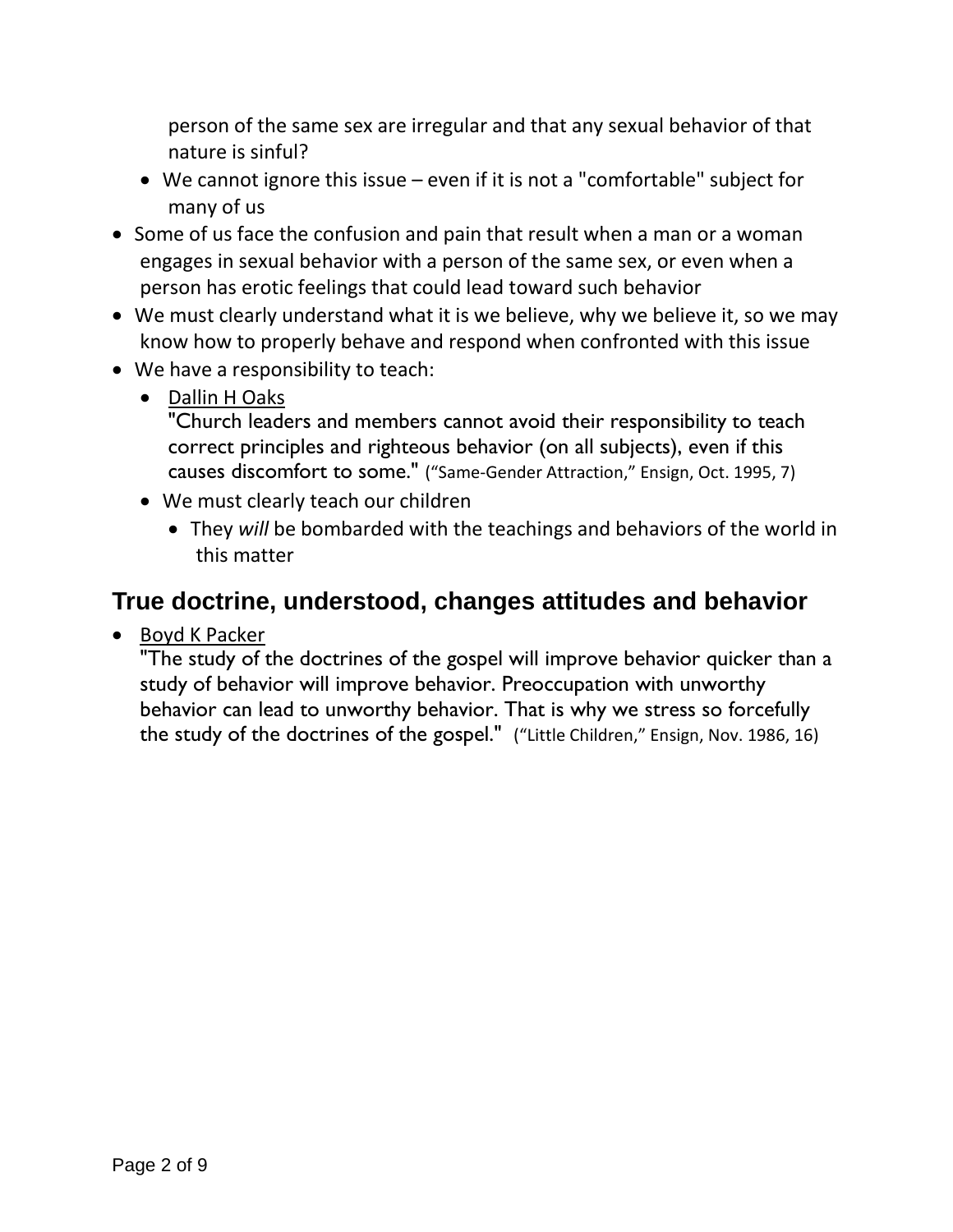## <span id="page-2-0"></span>**Doctrines & Principles**

#### <span id="page-2-1"></span>*God created us Male & Female*

• The First Presidency and Council of the Twelve Apostles

" All human beings—male and female—are created in the image of God. Each is a beloved spirit son or daughter of heavenly parents, and, as such, each has a divine nature and destiny. *Gender is an essential characteristic of individual premortal, mortal, and eternal identity and purpose.*" (The Family: A Proclamation to the World  $(2^{nd}$  paragraph))

### <span id="page-2-2"></span>**Observations**

- We had the same gender we have today in the pre-existence and we will have the same gender forever
- God does not make mistakes and "put" anyone in the wrong gender body

#### <span id="page-2-3"></span>*Sacred Powers only between man and woman*

• The First Presidency and Council of the Twelve Apostles "God has commanded that the sacred powers of procreation are to be *employed only between man and woman*, lawfully wedded as husband and wife." (The Family: A Proclamation to the World  $(4<sup>th</sup>$  paragraph))

#### <span id="page-2-4"></span>**Observations**

• Spencer W Kimball

" All such deviations from normal, proper heterosexual relationships are not merely unnatural but wrong in the sight of God" (The Miracle of Forgiveness, 79)

#### <span id="page-2-5"></span>*Sacred Powers only within bonds of Marriage*

- The First Presidency and Council of the Twelve Apostles "God has commanded that the sacred powers of procreation are to be employed only between man and woman, *lawfully wedded as husband and wife.*" (The Family: A Proclamation to the World  $(4<sup>th</sup>$  paragraph))
- Joseph F Smith

"Sexual union is lawful in wedlock, and if participated in with right intent is honorable and sanctifying. But without the bonds of marriage, sexual indulgence is a debasing sin, abominable in the sight of Deity." (Gospel Doctrine, 309)

• David Bednar

" Complete sexual abstinence before marriage and total fidelity within marriage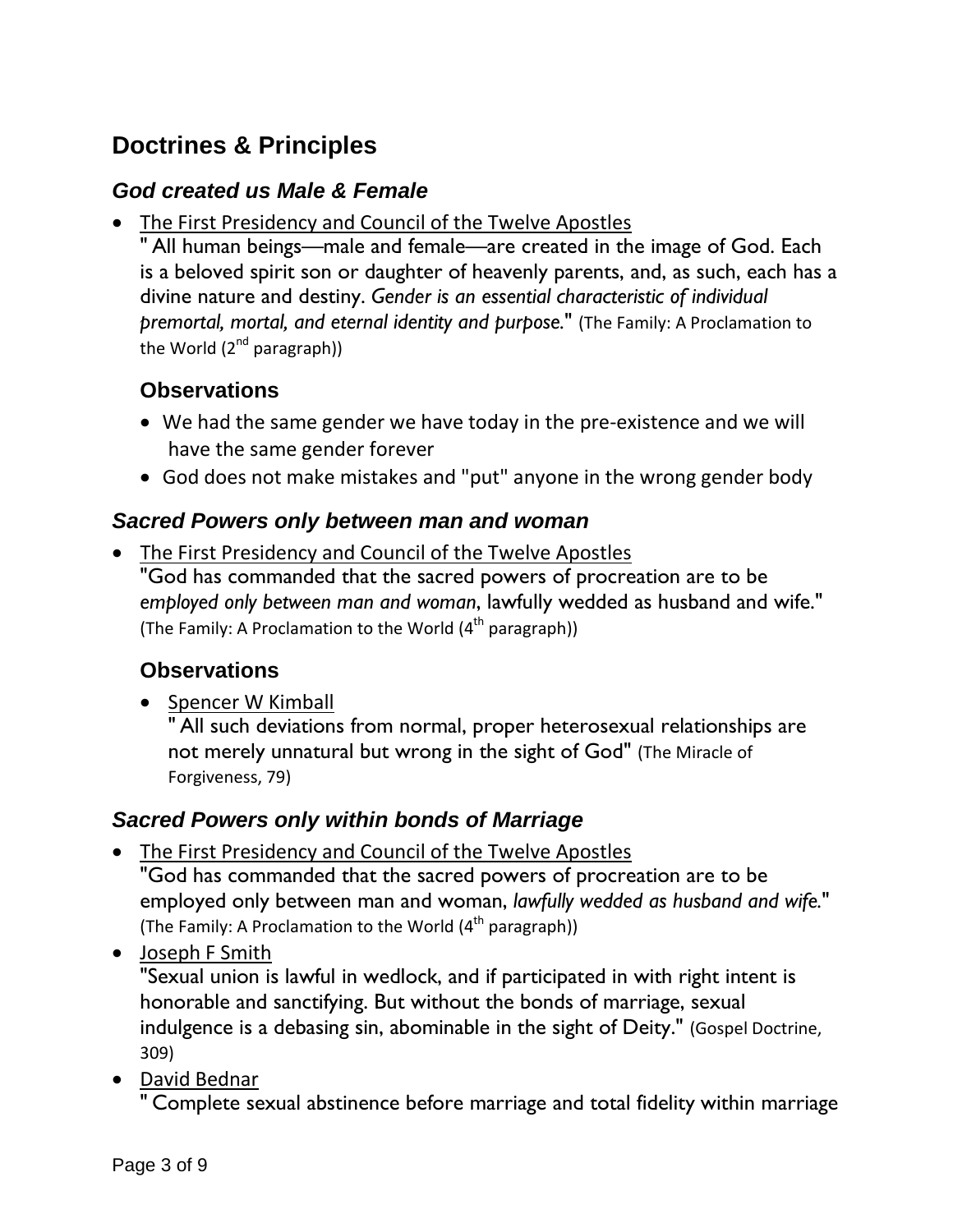protect the sanctity of this sacred channel " ("Marriage Is Essential to His Eternal Plan", World Wide Training Feb 2006, (Ensign June 2006))

### <span id="page-3-0"></span>*Marriage between man and women only*

- The First Presidency and Council of the Twelve Apostles "Marriage between a man and a woman is ordained of God and that the family is central to the Creator's plan for the eternal destiny of His children." (The Family: A Proclamation to the World $(1<sup>st</sup>$  paragraph))
- 1 Cor  $11:11$ neither is the man without the woman, neither the woman without the man, in the Lord

### <span id="page-3-1"></span>*Children to be reared by a Father and a Mother*

• The First Presidency and Council of the Twelve Apostles "Marriage between man and woman is essential to His eternal plan. Children are entitled to birth within the bonds of matrimony, and to be *reared by a father and a mother* who honor marital vows with complete fidelity" (The Family: A Proclamation to the World  $(7<sup>th</sup>$  paragraph))

### <span id="page-3-2"></span>*Difference between thoughts, feelings and participation in immoral behavior*

• Dallin H Oaks

"The First Presidency has declared that "there is a distinction between [1] immoral thoughts and feelings and [2] participating in either immoral heterosexual or any homosexual behavior (Letter of the First Presidency, 14 Nov. 1991)." Although immoral thoughts are less serious than immoral behavior, such thoughts also need to be resisted and repented of because we know that "our thoughts will also condemn us" (Alma 12:14). Immoral thoughts (and the less serious feelings that lead to them) can bring about behavior that is sinful." ("Same-Gender Attraction," Ensign, Oct. 1995, 7)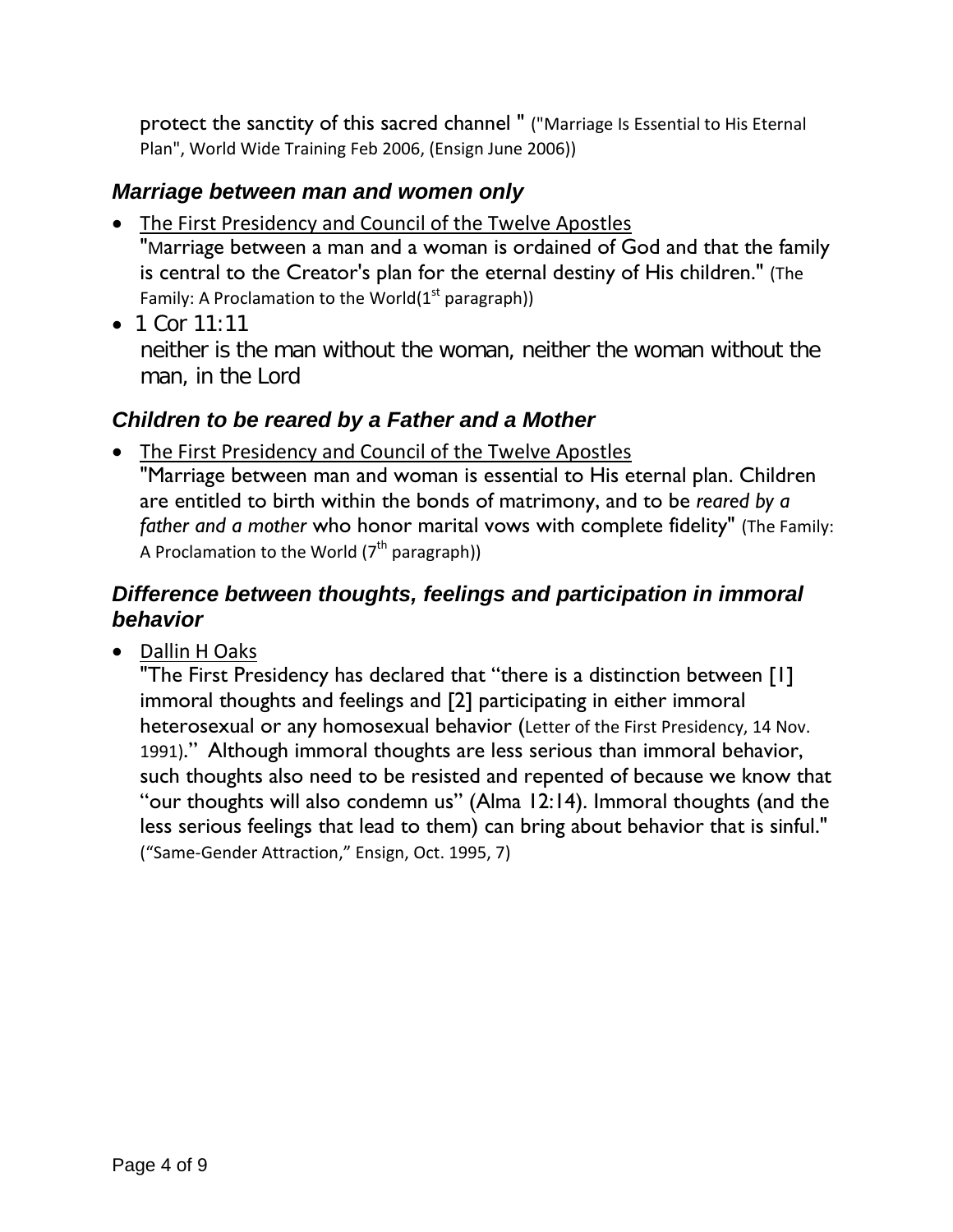## <span id="page-4-0"></span>**Definitions & Differences**

#### <span id="page-4-1"></span>*Adjectives not conditions*

• Dallin H Oaks

"We should note that the words homosexual, lesbian, and gay are *adjectives* to describe particular thoughts, feelings, or behaviors. We should refrain from using these words as nouns to identify particular conditions or specific persons. Our religious doctrine dictates this usage. It is wrong to use these words to denote a *condition*, because this implies that a person is consigned by birth to a circumstance in which he or she has no choice in respect to the critically important matter of sexual *behavior*." ("Same-Gender Attraction," Ensign, Oct. 1995, 7)

### <span id="page-4-2"></span>*Distinguish between behavior and thoughts and feelings*

- Homosexual *thoughts* & *feelings*
	- Redirect and resist
- Homosexual *behavior*
	- Serious sin
- Dallin H Oaks

" Applying the First Presidency's distinction to the question of same-sex relationships, we should distinguish between (1) homosexual (or lesbian) "thoughts and feelings" (which should be resisted and redirected), and (2) "homosexual behavior" (which is a serious sin)." ("Same-Gender Attraction," Ensign, Oct. 1995, 7)

### <span id="page-4-3"></span>*Temptations*

- Having temptations in of itself is not a sin we are all tempted
	- Independent of our agency
- It is what we do with the temptations that matters
	- Depends on our use of agency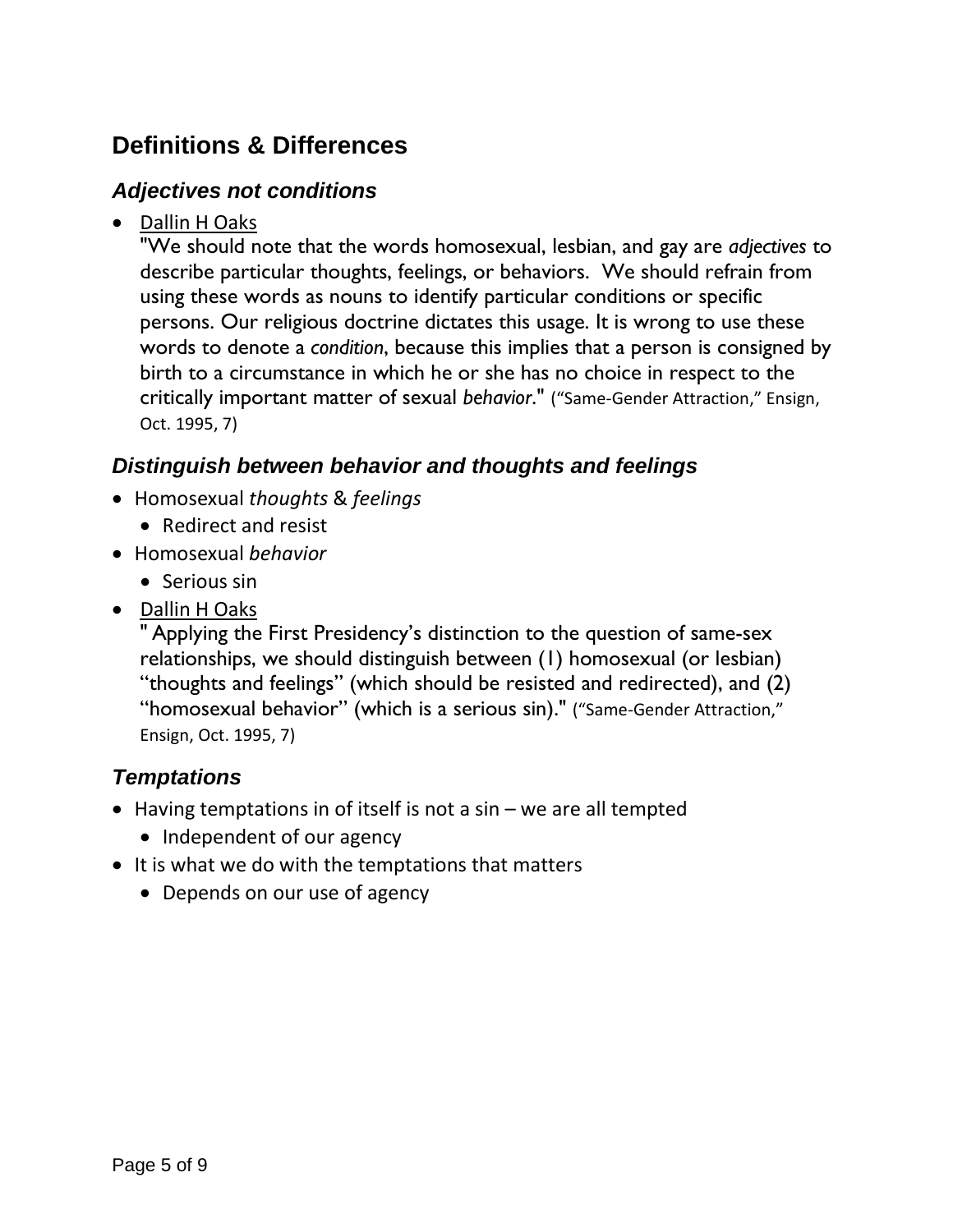### <span id="page-5-0"></span>*Feelings*

(See: "Same-Gender Attraction," Ensign, Oct. 1995, 7)

- Some feelings seem to be inborn
- Some feelings are traceable to mortal experiences
- Some feelings seem to be acquired from a complex interaction of "nature and nurture"
- Feelings should be resisted and redirected
- Dallin H Oaks

"All of us have some feelings we did not choose, but the gospel of Jesus Christ teaches us that we still have the power to resist and reform our feelings (as needed) and to assure that they do not lead us to entertain inappropriate thoughts or to engage in sinful behavior." ("Same-Gender Attraction," Ensign, Oct. 1995, 7)

### <span id="page-5-1"></span>*Immoral thoughts*

• Dallin H Oaks

"Although immoral thoughts are less serious than immoral behavior, such thoughts also need to be resisted and repented of because we know that "our thoughts will also condemn us" (Alma 12:14). Immoral thoughts (and the less serious feelings that lead to them) can bring about behavior that is sinful." ("Same-Gender Attraction," Ensign, Oct. 1995, 7)

### <span id="page-5-2"></span>*Immoral behavior*

- Serious sin
	- Requires confession to bishop

### <span id="page-5-3"></span>*Susceptibilities*

- We all have different susceptibilities
	- Dallin H Oaks

" Different persons have different physical characteristics and different susceptibilities to the various physical and emotional pressures we may encounter in our childhood and adult environments. We did not choose these personal susceptibilities either, but we do choose and will be accountable for the attitudes, priorities, behavior, and "lifestyle" we engraft upon them." ("Same-Gender Attraction," Ensign, Oct. 1995, 7)

- Some of may be unusually susceptible to certain things
	- Dallin H Oaks "some people seem to be unusually susceptible to particular actions,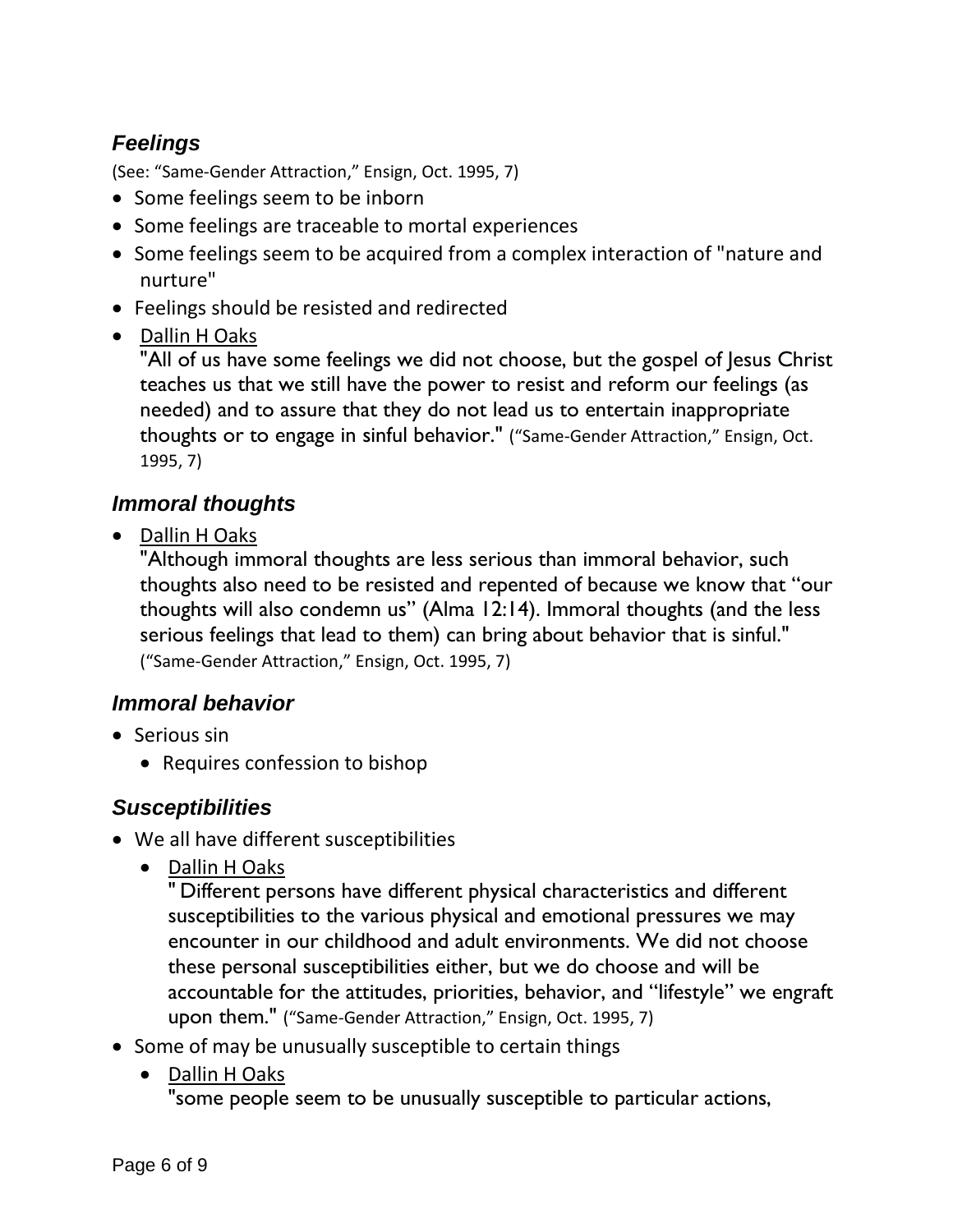reactions, or addictions. Perhaps such susceptibilities are inborn or acquired without personal choice or fault " ("Same-Gender Attraction," Ensign, Oct. 1995, 7)

- Regardless we are accountable because of our agency
	- Dallin H Oaks

"Whatever our susceptibilities or tendencies [feelings], they cannot subject us to eternal consequences unless we exercise our free agency to do or think the things forbidden by the commandments of God." ("Same-Gender Attraction," Ensign, Oct. 1995, 7)

# <span id="page-6-0"></span>**Application of Doctrines (Behaviors)**

(in no particular order)

## <span id="page-6-1"></span>*Church Officers*

- Church officers are responsible to call transgressors to repentance
	- Persons cannot continue to engage in serious sin and remain members of the Church
		- If a person does not respond to calls to repentance then disciplinary action must be taken
		- Not just same-gender attraction but all serious sin
	- Discipline can be given for encouraging sin by others
		- Not just same-gender attraction but all serious sin
	- There is no Church discipline for improper thoughts or feelings (though there is encouragement to improve them), but there are consequences for *behavior*

### <span id="page-6-2"></span>*Need to distinguish between sinful acts & inappropriate feelings*

- We need to distinguish between sinful acts and inappropriate feelings
	- The former to be repented of and the latter to be resisted and redirected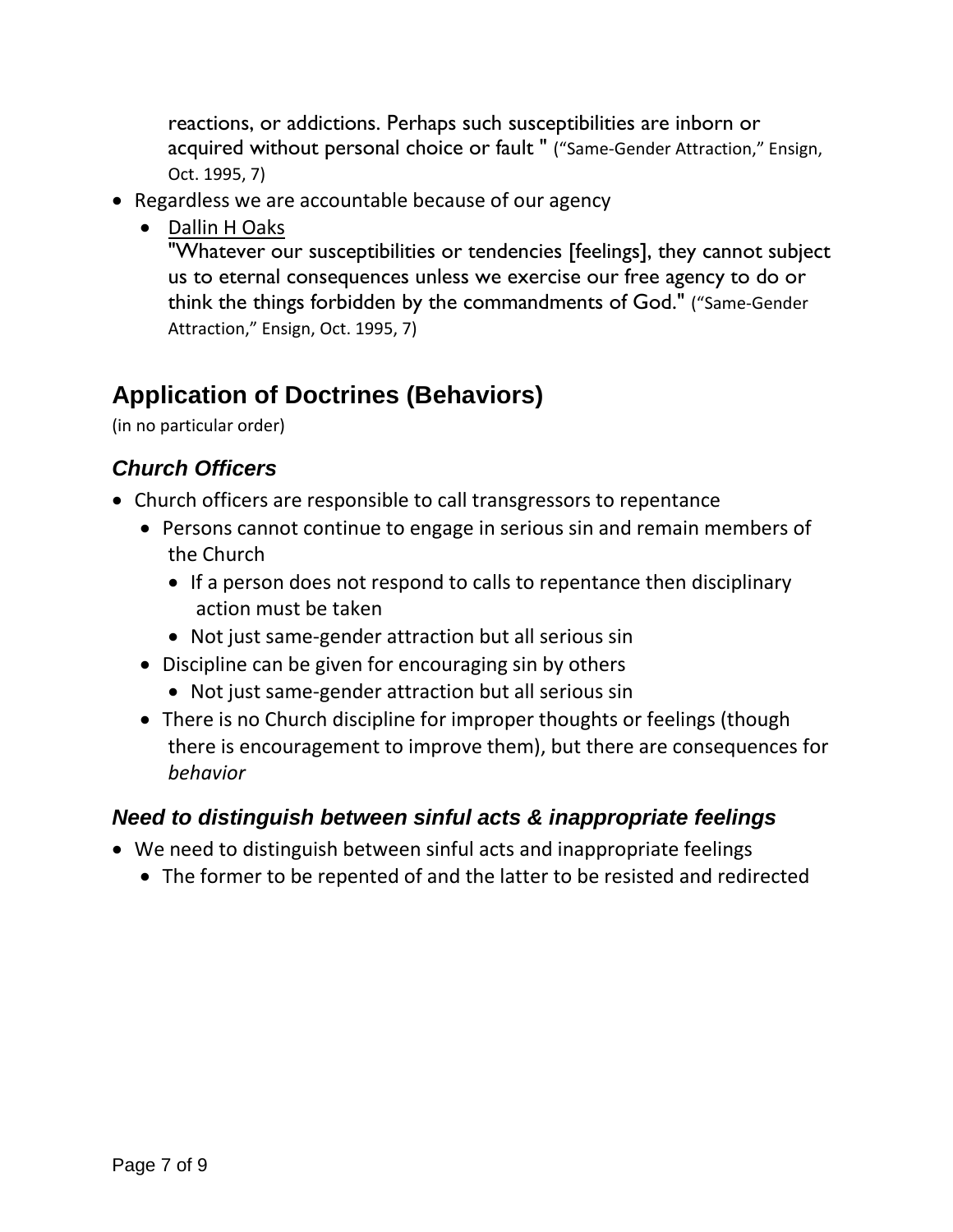### <span id="page-7-0"></span>*Reach out to those who are struggling to resist temptation*

- We should *lovingly* reach out to those who are struggling to resist temptation
	- Dallin H Oaks "Each member of Christ's church has a clear-cut doctrinal responsibility to show forth love and to extend help and understanding. Sinners, as well as those who are struggling to resist inappropriate feelings, are not people to be cast out but people to be loved and helped (see 3 Ne. 18:22–23, 30, 32)." ("Same-Gender Attraction," Ensign, Oct. 1995, 7)

### <span id="page-7-1"></span>*We do not condone or support same-gender attraction behavior*

- We do not condone same-gender behaviors (gay, lesbian etc.)
- We should not support activities or programs that promote such behavior

### <span id="page-7-2"></span>*Condemn the sin, not the sinner*

 $\bullet$  John 8:10-11

When Jesus had lifted up himself, and saw none but the woman, he said unto her, Woman, where are those thine accusers? hath no man condemned thee?

She said, No man, Lord. And Jesus said unto her, Neither do I condemn thee: go, and sin no more.

### • Gordon B Hinckley

" I desire now to say with emphasis that our concern for the bitter fruit of sin is coupled with Christlike sympathy for its victims, innocent or culpable. We advocate the example of the Lord, who condemned the sin, yet loved the sinner. We should reach out with kindness and comfort to the afflicted, ministering to their needs and assisting them with their problems." ("Reverence and Morality," Ensign, May 1987, p. 47)